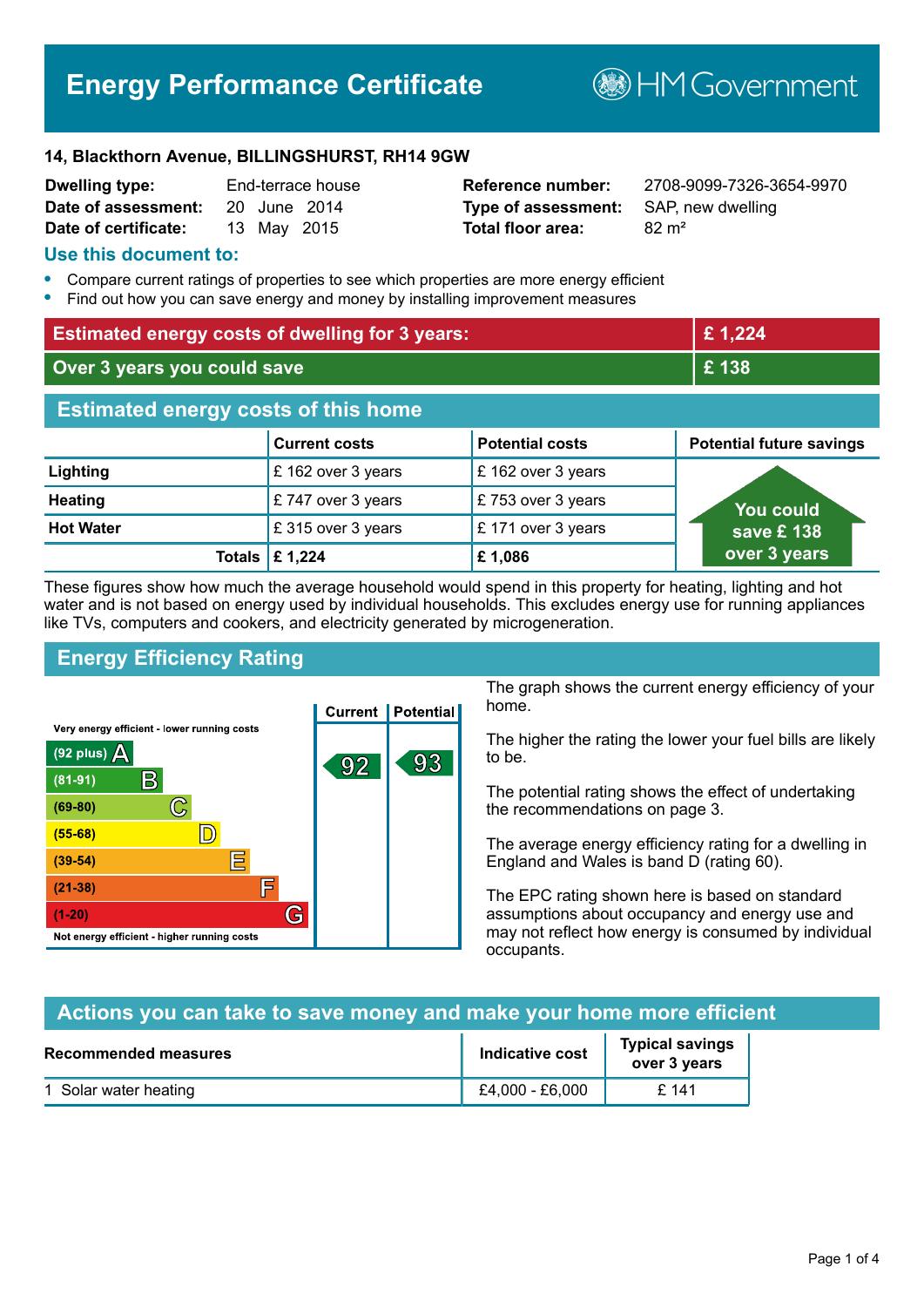# **Summary of this home's energy performance related features**

| <b>Element</b>        | <b>Description</b>                                                | <b>Energy Efficiency</b> |
|-----------------------|-------------------------------------------------------------------|--------------------------|
| Walls                 | Average thermal transmittance 0.25 W/m <sup>2</sup> K             | *****                    |
| Roof                  | Average thermal transmittance 0.11 W/m <sup>2</sup> K             | *****                    |
| Floor                 | Average thermal transmittance 0.14 W/m <sup>2</sup> K             | *****                    |
| <b>Windows</b>        | High performance glazing                                          | *****                    |
| Main heating          | Boiler and radiators, mains gas                                   | ★★★★☆                    |
| Main heating controls | Time and temperature zone control                                 | *****                    |
| Secondary heating     | None                                                              |                          |
| Hot water             | From main system                                                  | ★★★★☆                    |
| Lighting              | Low energy lighting in all fixed outlets                          | *****                    |
| Air tightness         | Air permeability 4.9 m <sup>3</sup> /h.m <sup>2</sup> (as tested) | ★★★★☆                    |

Thermal transmittance is a measure of the rate of heat loss through a building element; the lower the value the better the energy performance.

Air permeability is a measure of the air tightness of a building; the lower the value the better the air tightness.

Current primary energy use per square metre of floor area: 33 kWh/m² per year

### **Low and zero carbon energy sources**

Low and zero carbon energy sources are sources of energy that release either very little or no carbon dioxide into the atmosphere when they are used. Installing these sources may help reduce energy bills as well as cutting carbon. The following low or zero carbon energy sources are provided for this home:

**•** Solar photovoltaics

# **Your home's heat demand**

This table shows the energy used for space and water heating by an average household in this property.

#### **Heat demand**

| Space heating (kWh per year) | 2.585 |
|------------------------------|-------|
| Water heating (kWh per year) | 2.117 |

If you built your own home and, as part of its construction, you installed a renewable heating system, you could receive Renewable Heat Incentive (RHI) payments. The estimated energy required for space and water heating will form the basis of the payments. For more information, search for the domestic RHI on the www.gov.uk website.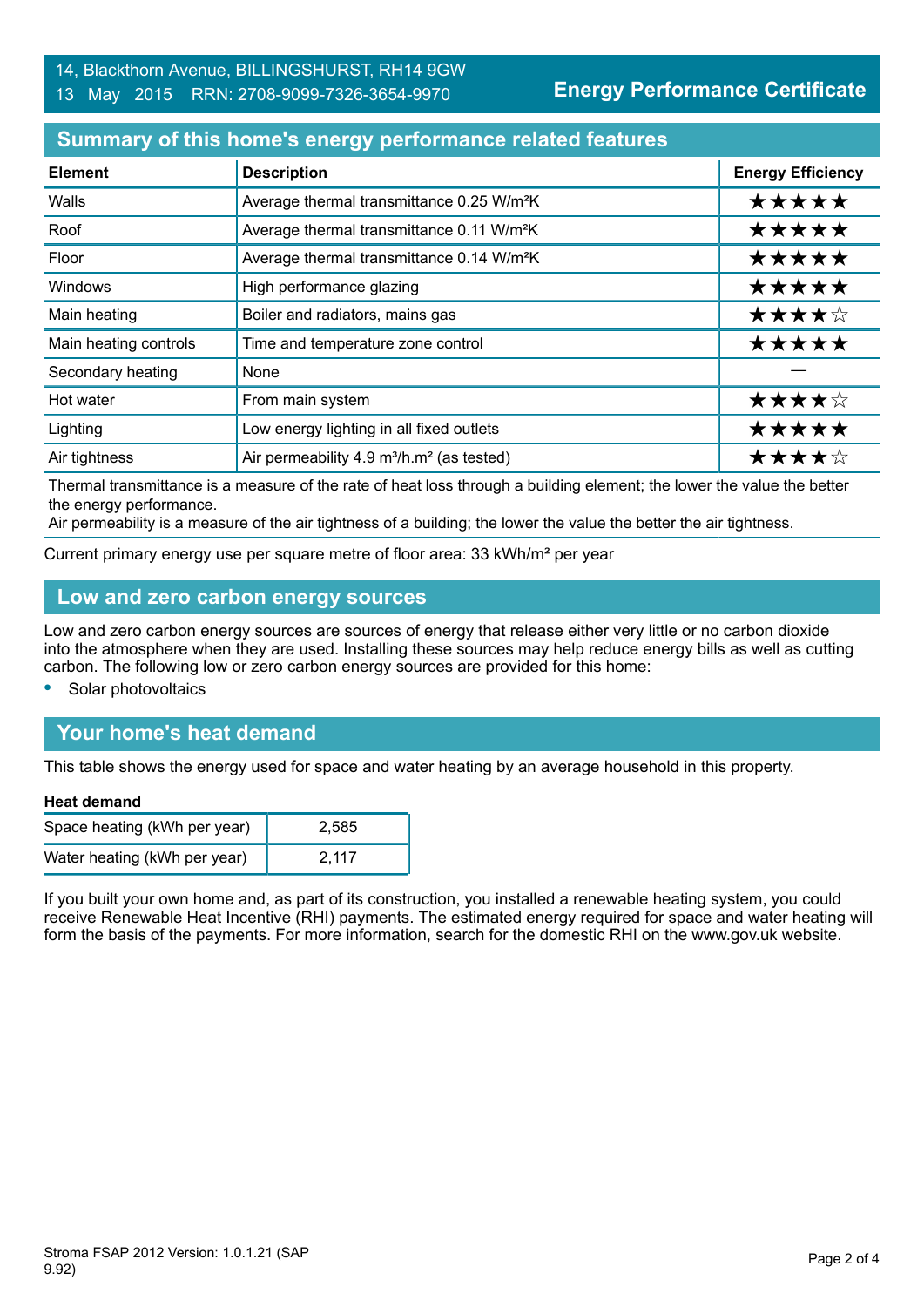### 14, Blackthorn Avenue, BILLINGSHURST, RH14 9GW 13 May 2015 RRN: 2708-9099-7326-3654-9970

#### **Recommendations**

The measures below will improve the energy performance of your dwelling. The performance ratings after improvements listed below are cumulative; that is, they assume the improvements have been installed in the order that they appear in the table. Further information about the recommended measures and other simple actions you could take today to save money is available at www.gov.uk/energy-grants-calculator. Before installing measures, you should make sure you have secured the appropriate permissions, where necessary. Such permissions might include permission from your landlord (if you are a tenant) or approval under Building Regulations for certain types of work.

| <b>Recommended measures</b> | Indicative cost | <b>Typical savings</b><br>per year | <b>Rating after</b><br>improvement |
|-----------------------------|-----------------|------------------------------------|------------------------------------|
| Solar water heating         | £4,000 - £6,000 | £ 47                               | A93                                |